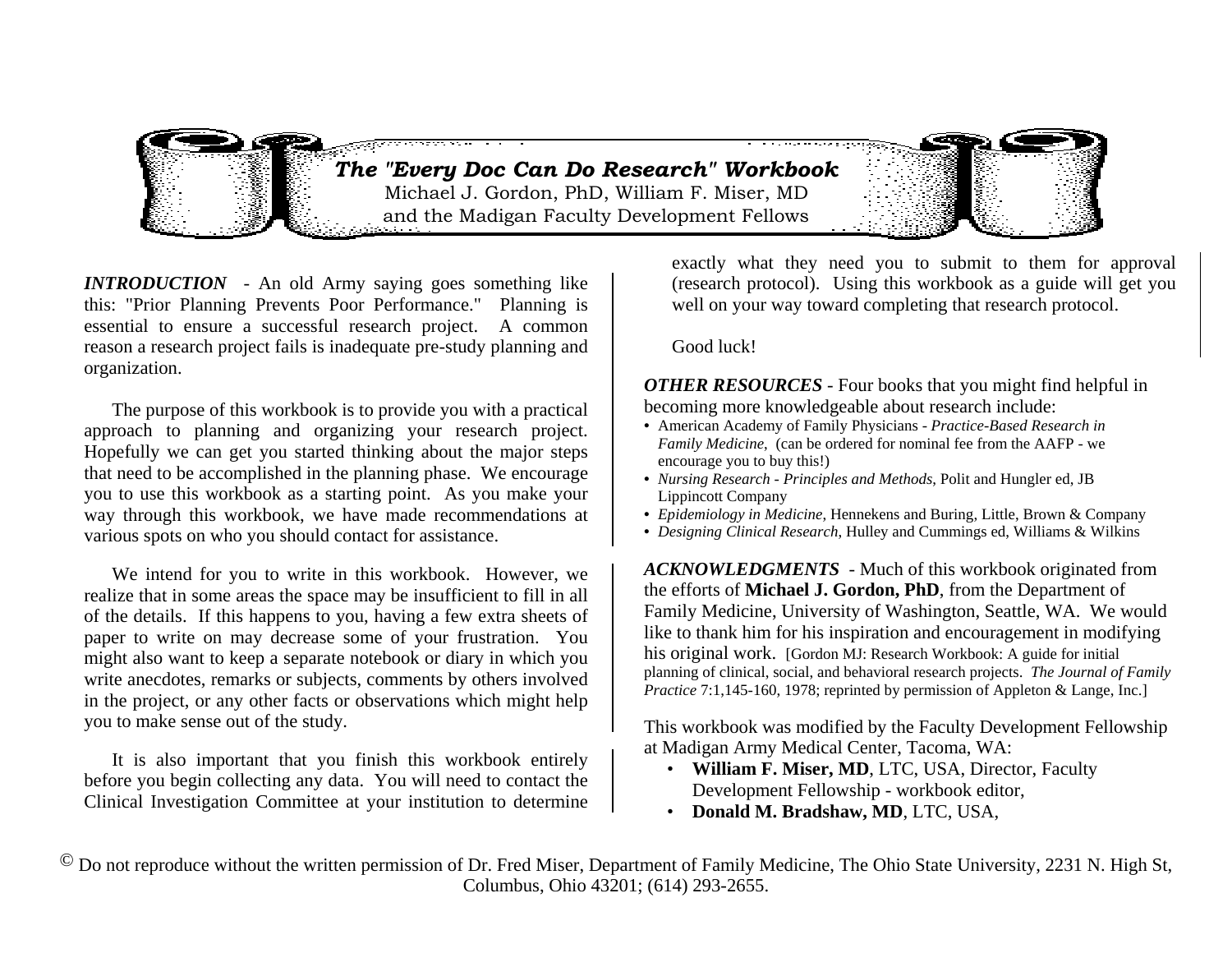- **Richard W. Emerine, MD**, CDR, FS, USN,
- **Brian R. Johnson, DO**, LTC, USA,
- **David C. MacDonald, DO**, MAJ, USA,
- **Robert C. Marshall, MD**, LCDR, USN, and
- **Mary J. Wyman, MD**, MAJ, USA.

**Guy Runkle, MD**, MAJ, USA and **Charles E. Henley, DO**, COL, USA also contributed to this workbook, while **Ted Epperly, MD**, LTC, USA provided inspiration for its completion.

## *Step #1 - Define Your Research Question*

An essential ingredient in any quality research project is a well-defined research question. The question should be simple and specific - a small, clearly defined project is always preferable to one that is large and vague.

### **Begin By Asking the General Research Question:**

*(e.g. Should we treat pregnant women who are carriers for Group B strep (GBS)?)* 

As you complete this workbook, you will find it useful to rewrite (refine) your research question several times. Each revision should have greater precision and narrower scope in your search for an answer.

## *Step #2 - Hit the Library (Lit Search)*

The next step is to learn as much as you can about what others have done (literature search and review). A good literature review lets you find out what is out there, helps you define your research topic, updates your knowledge about the subject in which you are interested (makes you an "expert" in that area), and may give you methodological tools to use in your study. To get the most out of your search, you need an effective plan.

Begin your search by looking at the references cited in recent textbooks and the articles in your personal library. You should also browse the current issues of pertinent journals in your medical library, and ask other providers for a chance to look at their journals and textbooks. You should next use a computerized bibliographic database from the National Library of Medicine (NLM, MEDLARS). The NLM has several databases dealing with ethics,

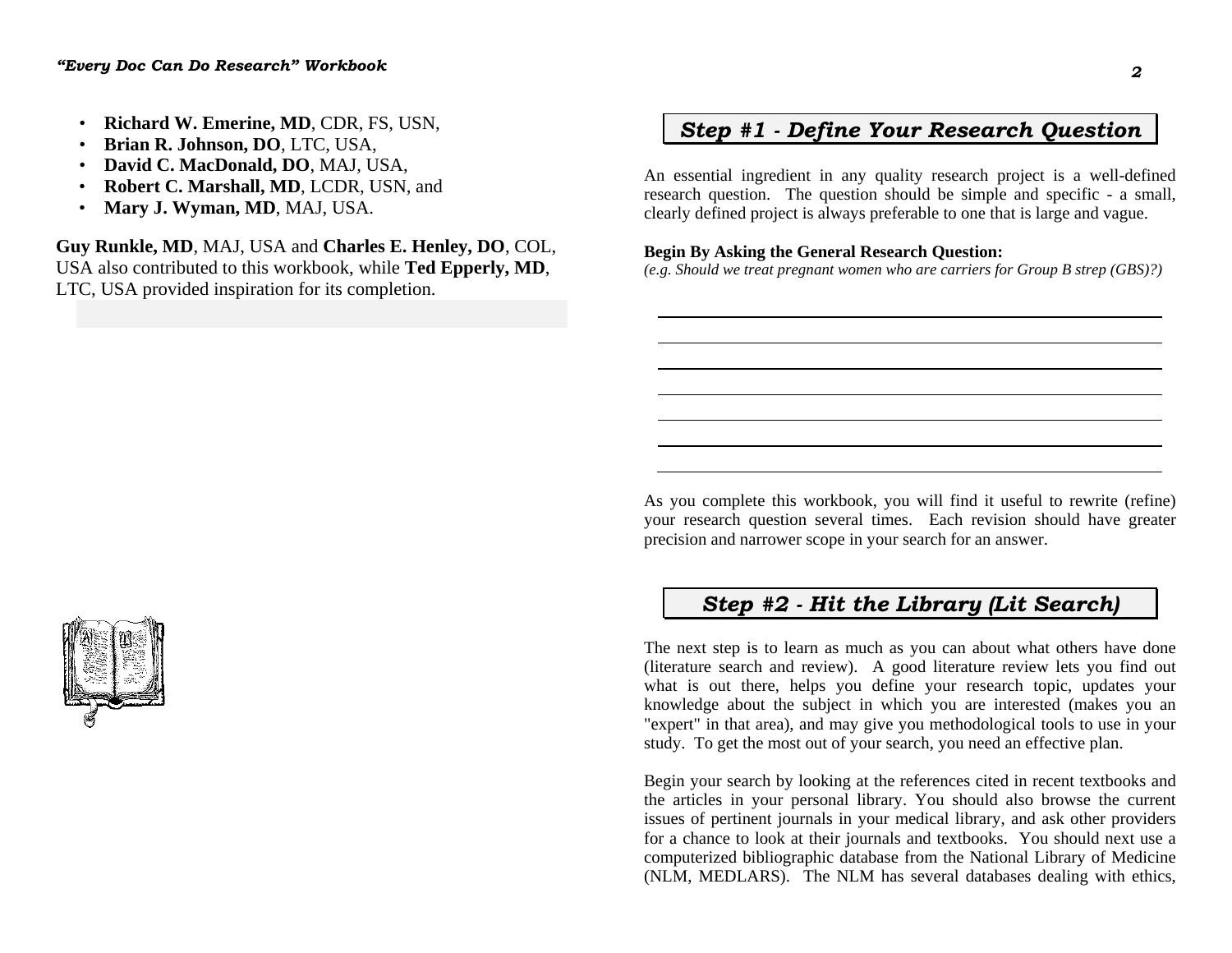chemistry, toxicology, cancer, medical history, AIDS, and health planning and administration. Probably the most-often-used database from the NLM is MEDLINE, which contains most of the medical journal articles from 1966 onward. Another useful NLM database is CATLINE, which contains lists of books, monographs, government documents, statistical sources, and historical material. Finally, don't forget to look at non-medical databases such as Science Citation Index and others dealing with subjects such as biology, psychology, sociology, and education.

A medical librarian has the expertise to help you with searching these databases and is a valuable resource you should not overlook. However, if you do not have immediate access to a librarian, you can do the search yourself using a personal computer and modem. You can now do your Medline searches for free by going straight to the home page of the National Library of Medicine (http://igm.nlm.nih.gov/); simple on-line instructions guide you through the process of using on-line Internet Grateful Med. Another useful home page of the National Library of Medicine uses PubMed (http://www.ncbi.nlm.nih.gov/PubMed/); using this search mechanism requires a bit more expertise. Both of these home pages have a link to Lonesome Doc, a feature that allows users to order full-text copies of articles from a local medical library (local fees and delivery methods vary); users must register to use this service. If you don't have access to a computer or modem, you can always use the AAFP's **Huffington Library** (800-274- 2237, ext 4402) which can help you with your search.

Although searching the NLM databases is extremely important, you will probably not find all of the important articles you will need. Studies have shown that only half of the relevant articles are typically retrieved at the beginning. As such, it is important for you to look for additional references in the bibliographies of the articles you initially find. Another useful search method is the *invisible college*, which is the collection of "experts" in the field you are studying. Your search for the invisible college begins by asking the authors of the articles obtained in your initial search who they consider to be the experts in that field. You then ask those experts the same question, and repeat the process until you get to a handful of authorities, each of whom is aware of and refers to the others in that group as experts. This invisible college is probably the best source of unpublished and ongoing research in your area.

Once you have the list of articles from your search, your next step is to obtain and then review those articles. Reading the abstract will let you know if the article is pertinent to your study, or irrelevant (and thus thrown out). Once you have the articles you feel are pertinent to your study, you should then use a systematic way to read them.

(continued next page)

### *Step #2 - The Literature Search (continued)*

As you critically read each article, ask the following....

- what was the purpose $(s)$  of the study?,
- what did the author(s) find from their literature review?,
- are the hypothesis and question(s) similar to yours?,
- are the subjects in the sample representative of the people who should be studied?, are they similar to your population?,
- is the methodology of the study similar to what you want to use, and are there helpful tools that you might want to use?,
- what problems were encountered, and what were the limitations of the study?, and
- do the conclusions and recommendations follow logically from their results?

You may want to make notes on the article itself, or on a separate sheet of paper. When you are done reading these articles, you should have a good idea of what has been accomplished, how it was done, the problems that others have had in their studies, and how the results of your study can add to the existing field of knowledge. At this time you may also want to write a summary of your literature search, which would later serve as a basis for the introduction and discussion sections of your paper.

For additional information on how to conduct a literature search, we recommend the following articles:

- Miser WF: Critical appraisal of the literature. J Am Board Fam Pract 1999; 12(4):315-33.
- Greenhalgh T: The MEDLINE database. BMJ 1997; 315:180-3.
- Williams HA: Searching the literature creatively: updating your skills in reviewing the literature. J Ped Oncology Nursing 10(1):33-6, 1993.
- Schira MG: Conducting the literature review. J Neuroscience Nursing 24(1):54-8, 1992.
- **The Users' Guide to the Medical Literature** superb JAMA series.....
	- How to get started. 270(17):2093-5, 1993.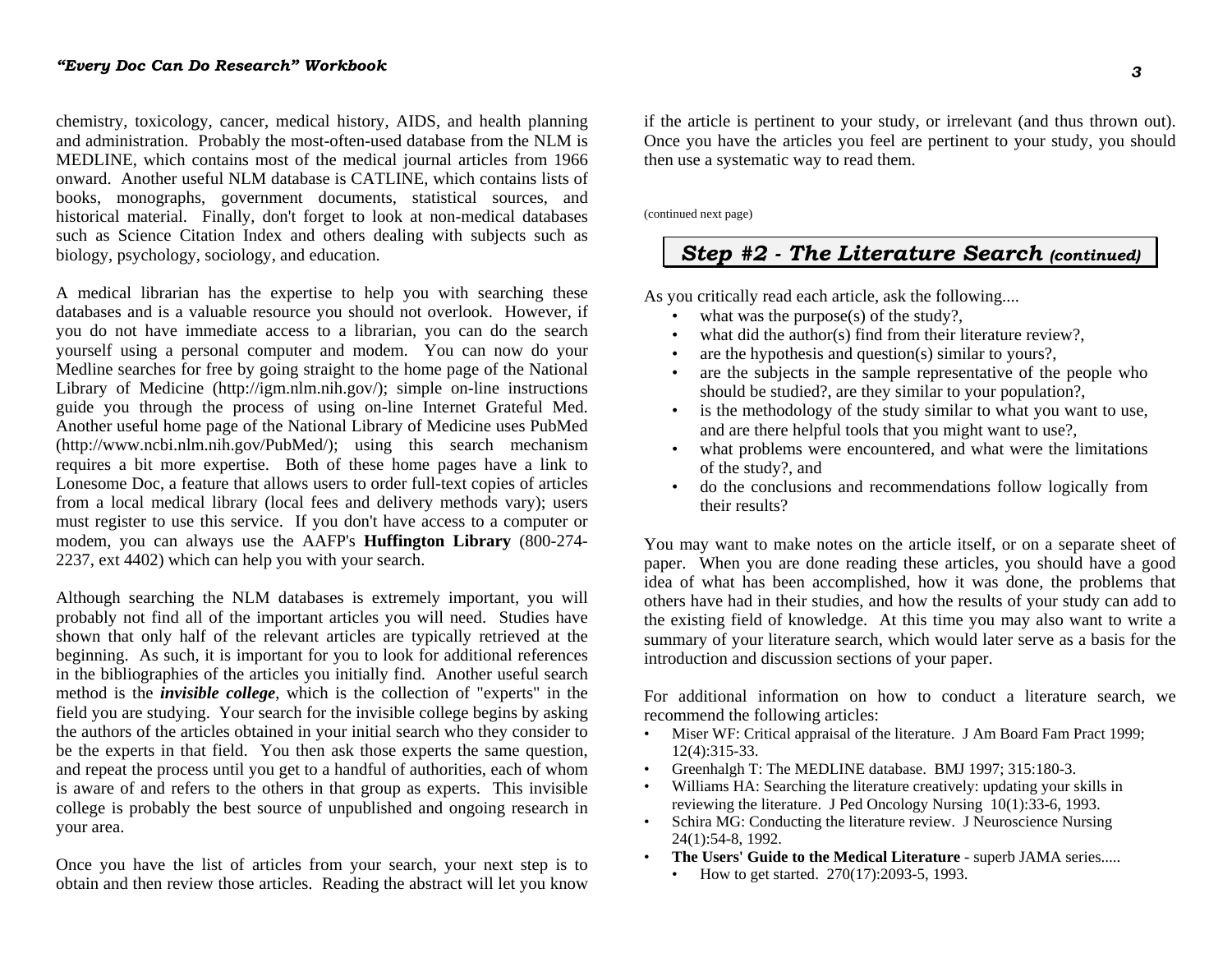- How to use an article about therapy or prevention: are the results or the study valid? 270(21):2598-601, 1993; what were the results and will they help me in caring for my patients? 271(1):59-63, 1994.
- How to use an article about a diagnostic test: are the results of the study valid? 271(5):389-91, 1994; what are the results and will they help me in caring for my patients? 271(9):703-7, 1994.
- How to use an article about harm. 271(20):1615-9, 1994.
- How to use an article about prognosis. 272(3):234-7, 1994.
- How to use an overview. 272(17):1367-71, 1994.

## *Step #3 - Justify Your Study*

Based upon your literature search, evaluate your initial question and answer the following questions:

- Who cares about the answer?
- Is the question applicable based upon what is already shown in the literature?
- What is the current opinion about your topic? Is there a consensus, or is opinion divided?
- How important is it to have the right answer?
- Is the question you are asking unique, or has it been "beaten to death" already in the literature?
- What are the implications of various possible answers?

Write a paragraph to justify your study - consider the above questions, but feel free to modify or add to them. *(e.g. The literature justifies the use of intrapartum antibiotics in high-risk OB patients with GBS (pre-term, multiple gestation, fever, etc), but there is great controversy whether intrapartum antibiotics should be given to OB patients with GBS who have none of these risk factors. The majority of neonatal deaths from early-onset GBS disease occur in this latter group. No study to date has conclusively answered this question.)*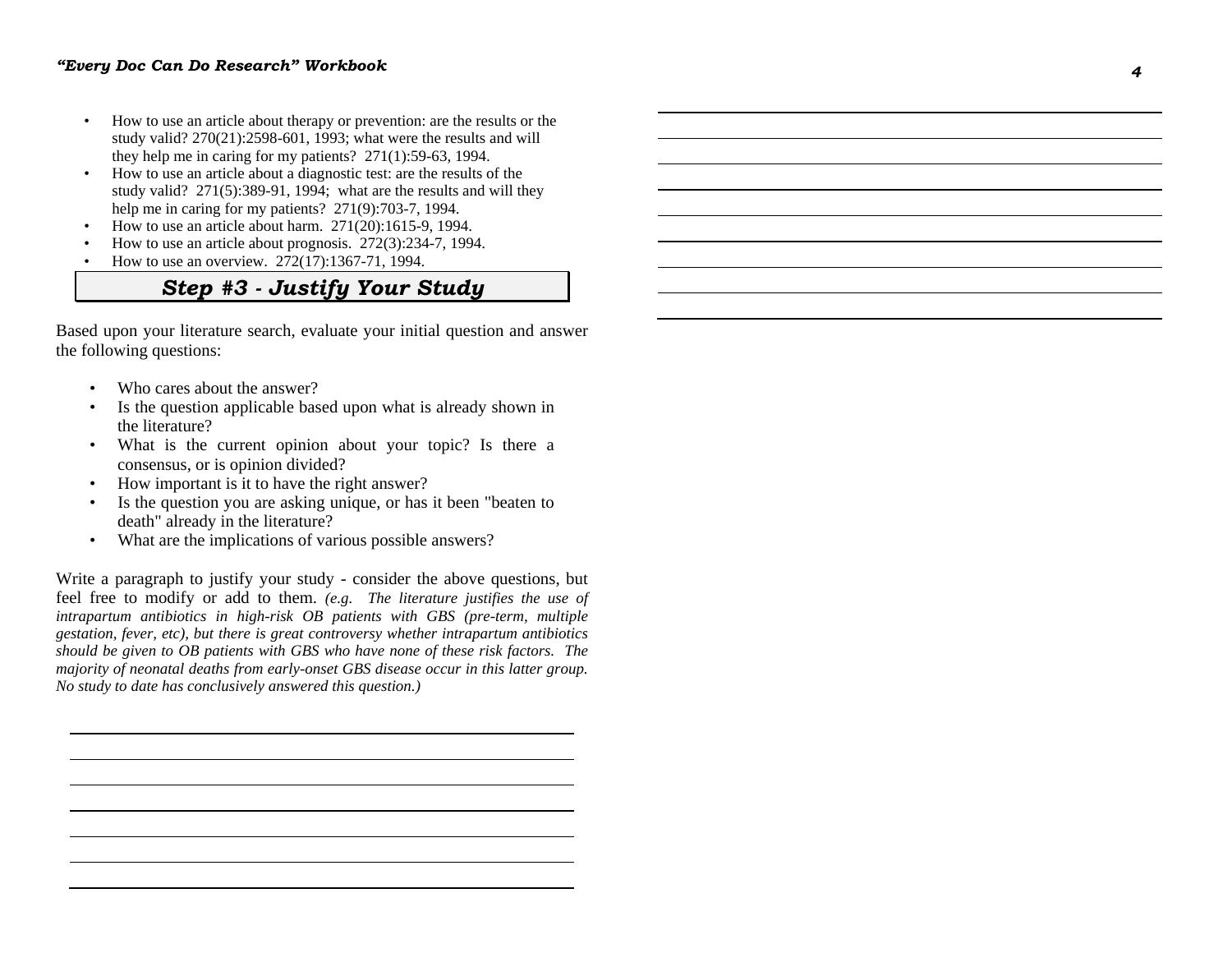

Based on the above, do you still feel that your study is justified? If yes, go on. If no, then either rework the question or write a review article on the subject.

## *Step #4 - Refine Your Research Question*

Relook at your original research question - it is time to refine it based upon what you have found out from the literature review.

**Define the Population to be Studied.** *(e.g. pregnant women with Group B strep R-V cultures done at 28 and 36 weeks; term (38-42 weeks) delivery at our hospital; no risk factors such as PROM, multiple gestation, etc).*

**Change Nonspecific Variables Into Specific Variables That Can be Measured ("Operationalize Your Variables").** *(e.g. fetal distress = presence of FHR late decelerations, bradycardia, abnormal cord gas; early-onset GBS = positive blood, CSF or urine cultures for Group B strep in a neonate in first 48 hours of life; etc).*

 $\qquad \qquad \qquad -$  . The contribution of the contribution of the contribution of the contribution of the contribution of the contribution of the contribution of the contribution of the contribution of the contribution of the co  $\qquad \qquad \qquad -$  . The contribution of the contribution of the contribution of the contribution of the contribution of the contribution of the contribution of the contribution of the contribution of the contribution of the co  $\qquad \qquad \qquad -$  . The contribution of the contribution of the contribution of the contribution of the contribution of the contribution of the contribution of the contribution of the contribution of the contribution of the co  $\qquad \qquad \qquad -$  . The contribution of the contribution of the contribution of the contribution of the contribution of the contribution of the contribution of the contribution of the contribution of the contribution of the co  $\qquad \qquad \qquad -$  . The contribution of the contribution of the contribution of the contribution of the contribution of the contribution of the contribution of the contribution of the contribution of the contribution of the co  $\qquad \qquad \qquad -$  . The contribution of the contribution of the contribution of the contribution of the contribution of the contribution of the contribution of the contribution of the contribution of the contribution of the co  $\qquad \qquad \qquad -$  . The contribution of the contribution of the contribution of the contribution of the contribution of the contribution of the contribution of the contribution of the contribution of the contribution of the co  $\qquad \qquad \qquad -$  . The contribution of the contribution of the contribution of the contribution of the contribution of the contribution of the contribution of the contribution of the contribution of the contribution of the co  $\qquad \qquad \qquad -$  . The contribution of the contribution of the contribution of the contribution of the contribution of the contribution of the contribution of the contribution of the contribution of the contribution of the co

\_\_\_\_\_\_\_\_\_\_\_\_\_\_\_\_\_\_\_\_\_\_\_\_\_\_\_ \_\_\_\_\_\_\_\_\_\_\_\_\_\_\_\_\_\_\_\_\_\_\_\_\_\_\_

**Define the Period of Time for the Study.** This may change as you proceed with this workbook, but it is important to think about it now. *(e.g. those who deliver at our hospital from 1 May 95 to 30 Apr 96).*

#### **Select the Variables to be Measured.**

*(e.g. demographics such as age, race, gravidity, parity; R-V culture results at 28 and 36 weeks gestation; labor data such as EGA, ROM length, meconium, fetal distress, type of delivery; treatment or no treatment with antibiotics; newborn problems; etc).* 

\_\_\_\_\_\_\_\_\_\_\_\_\_\_\_\_\_\_\_\_\_\_\_\_\_\_\_ \_\_\_\_\_\_\_\_\_\_\_\_\_\_\_\_\_\_\_\_\_\_\_\_\_\_\_ \_\_\_\_\_\_\_\_\_\_\_\_\_\_\_\_\_\_\_\_\_\_\_\_\_\_\_ \_\_\_\_\_\_\_\_\_\_\_\_\_\_\_\_\_\_\_\_\_\_\_\_\_\_\_ \_\_\_\_\_\_\_\_\_\_\_\_\_\_\_\_\_\_\_\_\_\_\_\_\_\_\_ \_\_\_\_\_\_\_\_\_\_\_\_\_\_\_\_\_\_\_\_\_\_\_\_\_\_\_ \_\_\_\_\_\_\_\_\_\_\_\_\_\_\_\_\_\_\_\_\_\_\_\_\_\_\_ \_\_\_\_\_\_\_\_\_\_\_\_\_\_\_\_\_\_\_\_\_\_\_\_\_\_\_

\_\_\_\_\_\_\_\_\_\_\_\_\_\_\_\_\_\_\_\_\_\_\_\_\_\_\_ \_\_\_\_\_\_\_\_\_\_\_\_\_\_\_\_\_\_\_\_\_\_\_\_\_\_\_ \_\_\_\_\_\_\_\_\_\_\_\_\_\_\_\_\_\_\_\_\_\_\_\_\_\_\_ \_\_\_\_\_\_\_\_\_\_\_\_\_\_\_\_\_\_\_\_\_\_\_\_\_\_\_

\_\_\_\_\_\_\_\_\_\_\_\_\_\_\_\_\_\_\_\_\_\_\_\_\_\_\_ \_\_\_\_\_\_\_\_\_\_\_\_\_\_\_\_\_\_\_\_\_\_\_\_\_\_\_

## *Step #5 - Look at What Resources are Needed to Complete this Project*

This is the appropriate time to see if you have the resources needed to successfully complete the research project.

**Estimate the Resources Required to Measure Each of the Variables Mentioned in #4.** *(e.g. time, money, cooperation with OB nurses on L&D, pharmacy, lab, clerical support, computer support, etc).*

\_\_\_\_\_\_\_\_\_\_\_\_\_\_\_\_\_\_\_\_\_\_\_\_\_\_\_\_ \_\_\_\_\_\_\_\_\_\_\_\_\_\_\_\_\_\_\_\_\_\_\_\_\_\_\_\_ \_\_\_\_\_\_\_\_\_\_\_\_\_\_\_\_\_\_\_\_\_\_\_\_\_\_\_\_ \_\_\_\_\_\_\_\_\_\_\_\_\_\_\_\_\_\_\_\_\_\_\_\_\_\_\_\_ \_\_\_\_\_\_\_\_\_\_\_\_\_\_\_\_\_\_\_\_\_\_\_\_\_\_\_\_ \_\_\_\_\_\_\_\_\_\_\_\_\_\_\_\_\_\_\_\_\_\_\_\_\_\_\_\_ \_\_\_\_\_\_\_\_\_\_\_\_\_\_\_\_\_\_\_\_\_\_\_\_\_\_\_\_ \_\_\_\_\_\_\_\_\_\_\_\_\_\_\_\_\_\_\_\_\_\_\_\_\_\_\_\_ \_\_\_\_\_\_\_\_\_\_\_\_\_\_\_\_\_\_\_\_\_\_\_\_\_\_\_\_ \_\_\_\_\_\_\_\_\_\_\_\_\_\_\_\_\_\_\_\_\_\_\_\_\_\_\_\_ \_\_\_\_\_\_\_\_\_\_\_\_\_\_\_\_\_\_\_\_\_\_\_\_\_\_\_\_ \_\_\_\_\_\_\_\_\_\_\_\_\_\_\_\_\_\_\_\_\_\_\_\_\_\_\_\_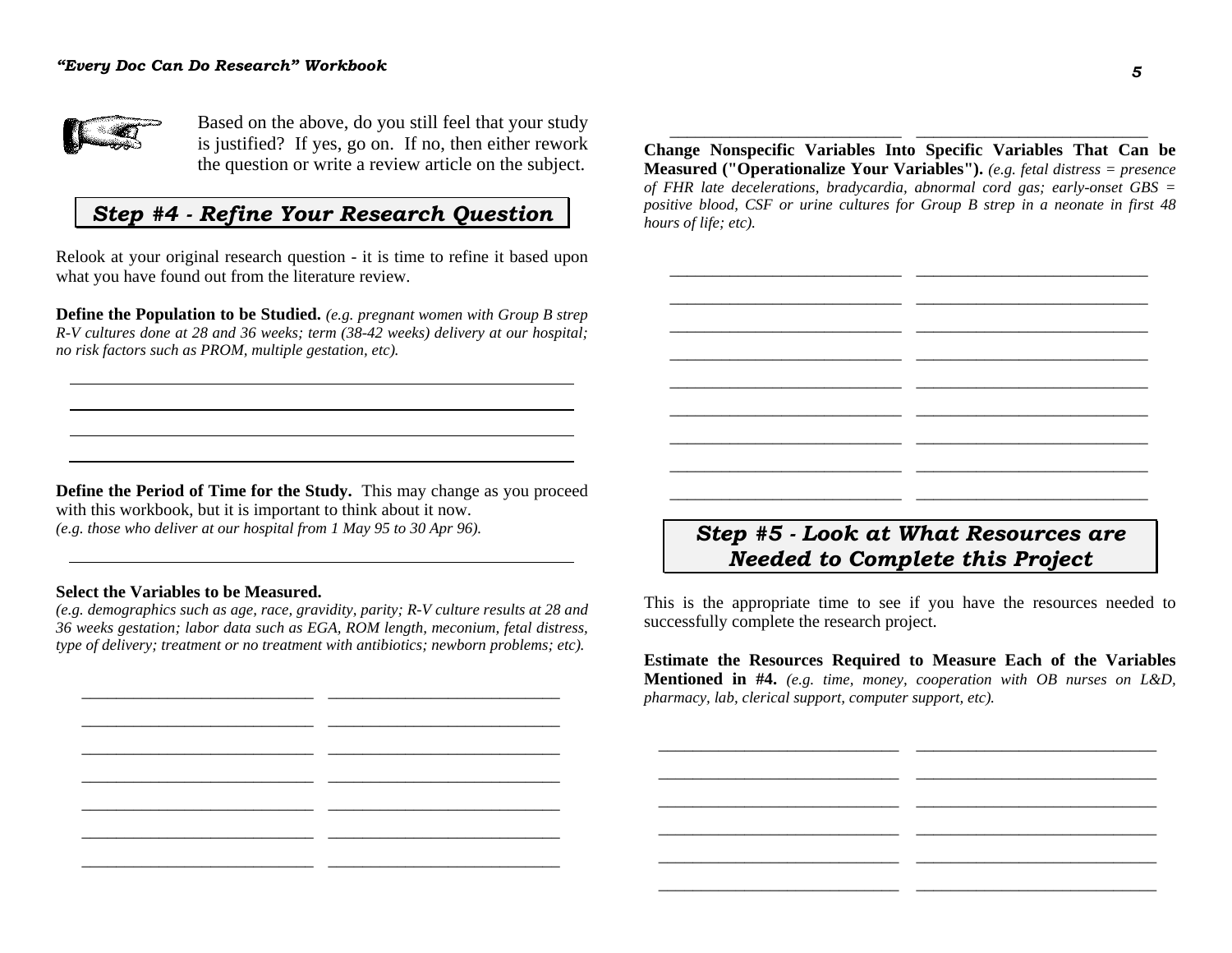

**Estimate the Feasibility of Conducting Your Study by Comparing the Resources Needed With Those Available To You.**

Based upon the resources that will be required and those you have available, is the research feasible? If not, consider doing a multicenter study and asking others to

help out. If it is feasible, then go on.

### *Step #6 - Refine the Question Again*

\_\_\_\_\_\_\_\_\_\_\_\_\_\_\_\_\_\_\_\_\_\_\_\_\_\_\_\_ \_\_\_\_\_\_\_\_\_\_\_\_\_\_\_\_\_\_\_\_\_\_\_\_\_\_\_\_

**Restate the Research Question in a Refined Form that Can Be Studied With Available Resources.** *(e.g. Does intrapartum antibiotic treatment of term, low-risk pregnant women who are carriers for GBS decrease the risk of early-onset GBS sepsis in their newborns?).*

### *Step #7 - Write the Hypothesis*

What do you think you will find? The hypothesis is a statement of what you predict or think you will find in your study based on knowledge of the field, logical analysis, and/or anecdotal observations. Although purely descriptive studies do not require a formal hypothesis, it is always wise to commit yourself to a set of expectations regarding your results.

**Write What You Expect to Find From Your Study.** *(e.g. I think the incidence of early-onset GBS disease will be decreased in the group treated with intrapartum antibiotics).* 

### **What Are the General Relationships Implied By Your Hypothesis?**

*(e.g. intrapartum antibiotics is related to decreased exposure of GBS to the neonate; decreased exposure of GBS is related to less likelihood of GBS sepsis in the neonate)* 

| is related to |  |
|---------------|--|
| is related to |  |
| is related to |  |
| is related to |  |
| is related to |  |
| is related to |  |
| is related to |  |
|               |  |

**Are There Any Specific Alternative Relationships or Explanations That Would Serve as Competing or Rival Hypotheses?** (*e.g. Are there other possibilities or alternatives that could increase or decrease the incidence of GBS sepsis other than intrapartum antibiotics? I really can't think of any.)*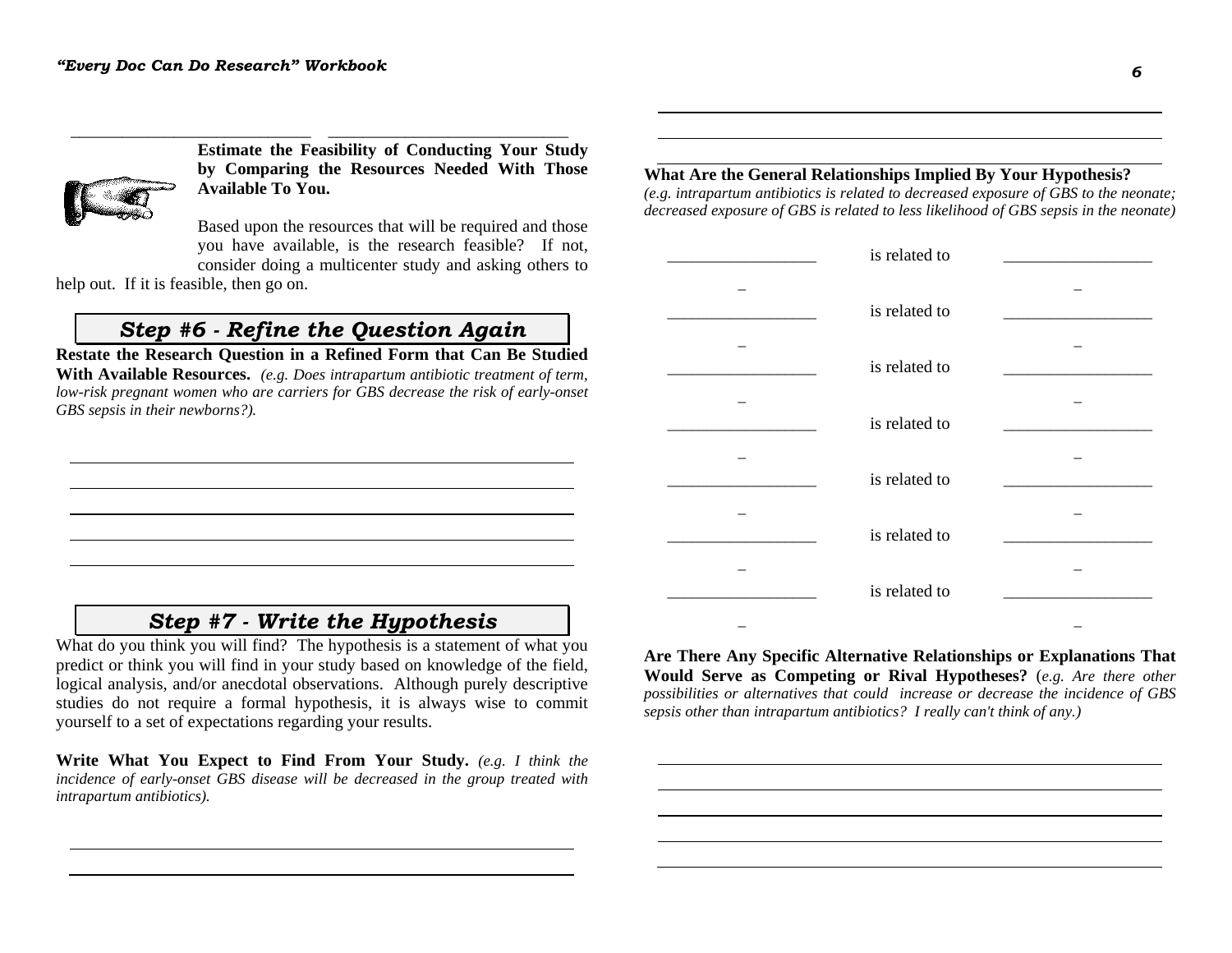**State Your Hypothesis in a Clear, Concise Sentence.** (*e.g. Intrapartum antibiotic treatment of term, low-risk pregnant women who are carriers for GBS decreases the risk of early-onset GBS sepsis in their newborns.)* 

## *Step #8 - Determine What You Are Going to Measure, And With What Instruments*

Look at all of the variables that you need to measure in your study, and how you are going to measure them. *(e.g. neonatal weight measured by nursery scales in grams; GBS culture of the rectal-vaginal area; CBC using standard hospital lab equipment, EGA from maternal OB records, etc).*

| Things to Be Measured or<br><b>Counted</b> | Proposed Instruments or Data Is This Available<br><b>Sources</b> | to You? |
|--------------------------------------------|------------------------------------------------------------------|---------|
|                                            |                                                                  |         |
|                                            |                                                                  |         |
|                                            |                                                                  |         |
|                                            |                                                                  |         |
|                                            |                                                                  |         |
|                                            |                                                                  |         |
|                                            |                                                                  |         |
|                                            |                                                                  |         |

For those items just listed for which an instrument or data source is *not* readily available to you, what are the critical characteristics of the instruments to be found or developed. *(e.g. if a glucometer is needed, is there a specific brand that you need? how accurate does it need to be? is cost a consideration?, etc)*

\_\_\_\_\_\_\_\_\_\_\_\_\_\_\_\_\_\_\_\_\_\_\_ \_\_\_\_\_\_\_\_\_\_\_\_\_\_\_\_\_\_\_\_\_\_\_ \_\_\_\_\_\_\_\_\_ \_\_\_\_\_\_\_\_\_\_\_\_\_\_\_\_\_\_\_\_\_\_\_ \_\_\_\_\_\_\_\_\_\_\_\_\_\_\_\_\_\_\_\_\_\_\_ \_\_\_\_\_\_\_\_\_ \_\_\_\_\_\_\_\_\_\_\_\_\_\_\_\_\_\_\_\_\_\_\_ \_\_\_\_\_\_\_\_\_\_\_\_\_\_\_\_\_\_\_\_\_\_\_ \_\_\_\_\_\_\_\_\_ \_\_\_\_\_\_\_\_\_\_\_\_\_\_\_\_\_\_\_\_\_\_\_ \_\_\_\_\_\_\_\_\_\_\_\_\_\_\_\_\_\_\_\_\_\_\_ \_\_\_\_\_\_\_\_\_ \_\_\_\_\_\_\_\_\_\_\_\_\_\_\_\_\_\_\_\_\_\_\_ \_\_\_\_\_\_\_\_\_\_\_\_\_\_\_\_\_\_\_\_\_\_\_ \_\_\_\_\_\_\_\_\_ \_\_\_\_\_\_\_\_\_\_\_\_\_\_\_\_\_\_\_\_\_\_\_ \_\_\_\_\_\_\_\_\_\_\_\_\_\_\_\_\_\_\_\_\_\_\_ \_\_\_\_\_\_\_\_\_ \_\_\_\_\_\_\_\_\_\_\_\_\_\_\_\_\_\_\_\_\_\_\_ \_\_\_\_\_\_\_\_\_\_\_\_\_\_\_\_\_\_\_\_\_\_\_ \_\_\_\_\_\_\_\_\_ \_\_\_\_\_\_\_\_\_\_\_\_\_\_\_\_\_\_\_\_\_\_\_ \_\_\_\_\_\_\_\_\_\_\_\_\_\_\_\_\_\_\_\_\_\_\_ \_\_\_\_\_\_\_\_\_ \_\_\_\_\_\_\_\_\_\_\_\_\_\_\_\_\_\_\_\_\_\_\_ \_\_\_\_\_\_\_\_\_\_\_\_\_\_\_\_\_\_\_\_\_\_\_ \_\_\_\_\_\_\_\_\_ \_\_\_\_\_\_\_\_\_\_\_\_\_\_\_\_\_\_\_\_\_\_\_ \_\_\_\_\_\_\_\_\_\_\_\_\_\_\_\_\_\_\_\_\_\_\_ \_\_\_\_\_\_\_\_\_

| <b>Proposed Instruments</b> | <b>Critical Characteristics</b> |  |  |
|-----------------------------|---------------------------------|--|--|
|                             |                                 |  |  |
|                             |                                 |  |  |
|                             |                                 |  |  |
|                             |                                 |  |  |
|                             |                                 |  |  |
|                             |                                 |  |  |
|                             |                                 |  |  |

For each instrument, address each of these questions:

*• Reliability* - how closely do repeated observations (by different people, at different times, etc) of the same thing agree with each other?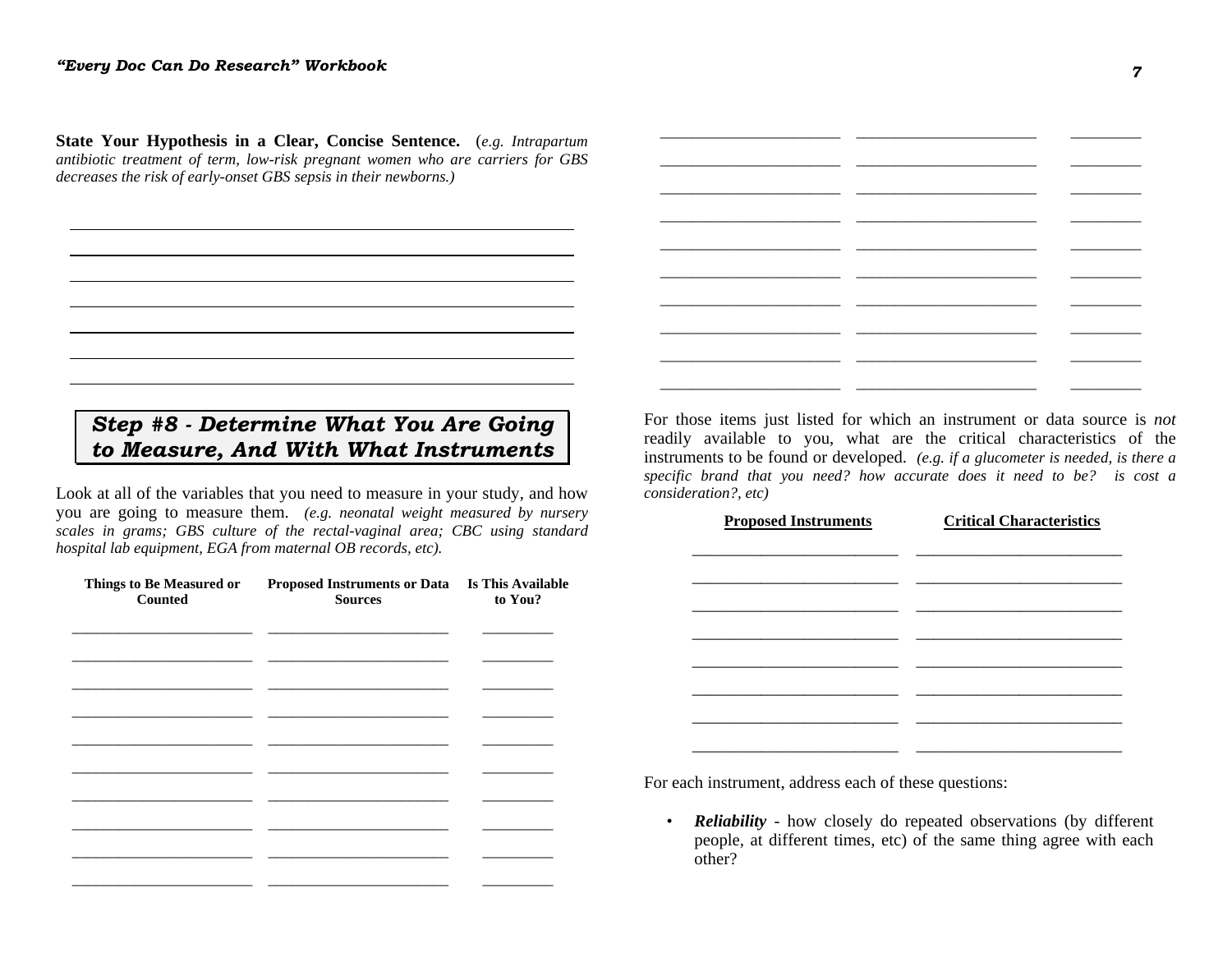### *"Every Doc Can Do Research" Workbook*

*• Validity* - With what assurance do we know that the instrument is measuring what we believe it is measuring?

Mark each instrument above with an *R* if you believe reliability is a problem and a *V* if you believe validity is a problem. Also include those instruments that you readily have available to you.



Stop! Is there a problem with the reliability or validity of the instruments or data sources that you will be using? If so, you need to change something so that the data you obtain will be both reliable and valid. You may need to seek help in this area if you are unsure what to do.

## *Step #9 - Develop the Research Design*

The design of the study refers to the way in which you will study the relationships between and among variables that you plan on measuring.

At this stage, we encourage you to call an experienced researcher, especially if all of this is new ground. It is wise to seek competent help in preparing a research design. Choices among the designs will always require compromises between the practical and the ideal. Well-designed research, like anything else designed well, should be more efficient and better suited to your needs than a haphazard approach. Poorly designed research may be inefficient or, even worse, may make it impossible for you to analyze the data legitimately.



The following are common research designs encountered in family practice research. These are listed to give you some ideas, but you may want to refer to one of the resources mentioned at the beginning of this workbook.

**Descriptive Studies** - Any research activity in which the investigator gathers data from a portion of the population (the sample) to examine characteristics such as what people do, what people plan to do, what people know, opinions, attitudes, values, etc. Information is also obtained from populations about the prevalence, distribution, and/or interrelations of variables. The researcher does not manipulate any variables, but only describes things. *Example: Surveying all AAFP members on their satisfaction with managed care.*

**Observational Studies** - As in descriptive studies, the investigator does not alter or manipulate any variables and does not randomly assign subjects to groups, but does analyze the data using statistical tests. There are three (3) major types of observational studies: (a) *case-control*, (b) *cross-sectional*, and (c) *longitudinal (cohort)*.

*Case-Control Studies:* Typically retrospective, you identify groups of subjects with and without the disease you are studying, and then look backward in time to identify the presence or absence of risk factors. *Example: Vaginal cancer and maternal exposure to DES*,

 Disadvantages include: (1) potential bias from sampling two populations, (2) does not yield prevalence or incidence, (3) selection of controls may be a problem, and (4) exposure data may be subject to biased recall. Strengths include: (1) useful for studying rare conditions, and (2) relatively inexpensive and quick to complete.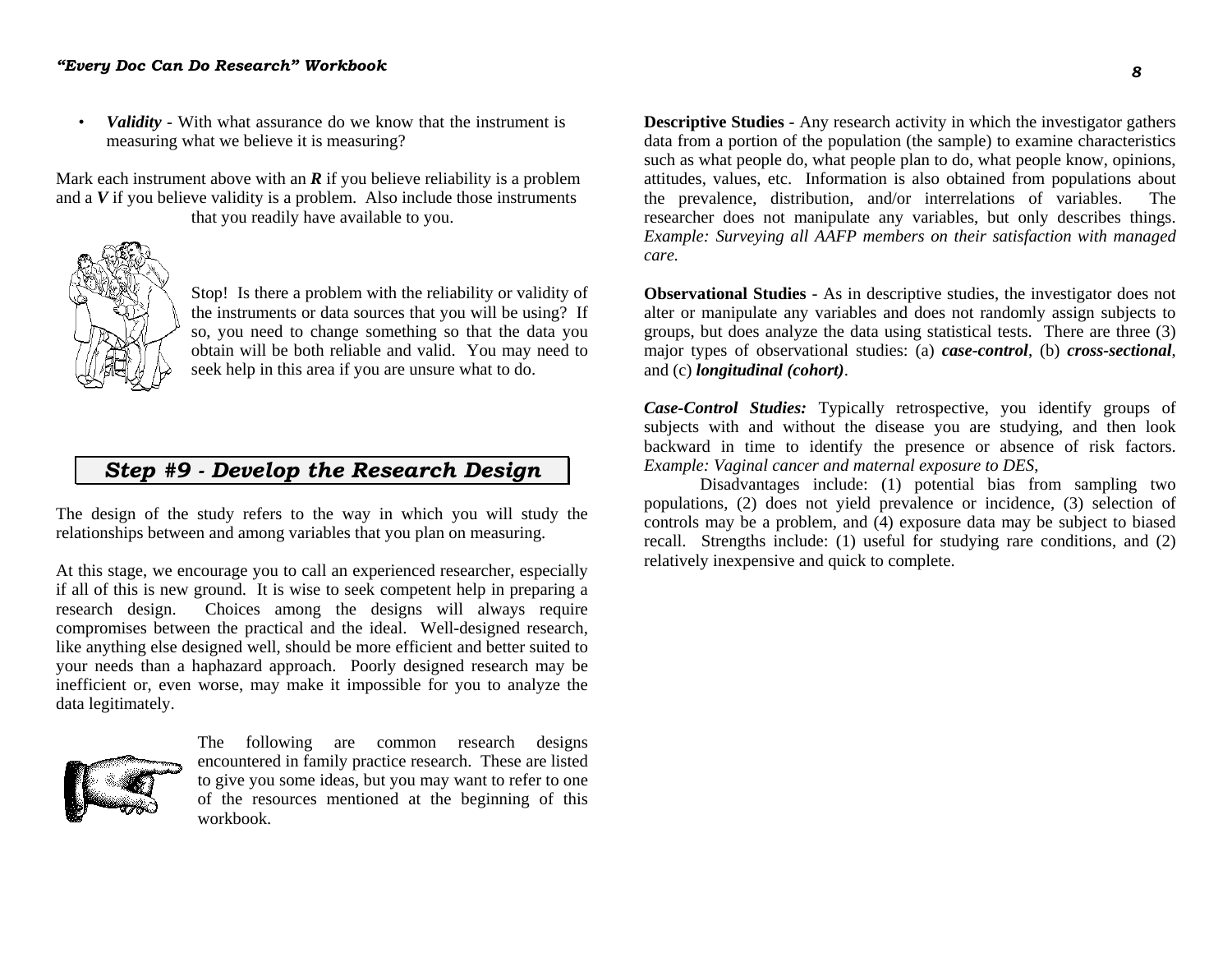

*Case-Control Study* A retrospective study in which the investigator selects a group with disease (cases) and one without disease (controls) and looks back in time at exposure to potential risk factors to determine causation. Data are typically analyzed using the odds ratio.

of exposure among cases to the odds of exposure among the controls.

|             |   | Cases Controls |        |                   |     |    |
|-------------|---|----------------|--------|-------------------|-----|----|
| Exposed     | a |                | $OR =$ | $(a/a+c)/(c/a+c)$ | a/c | ad |
| Not Exposed | c |                |        | $(b/b+d)/(d/b+d)$ | b/d | bc |

*Cross-Sectional (Prevalence) Studies:* You make all your measurements at once (one point in time) looking at both disease status and exposure factors. *Example: What is the prevalence of GBS early-onset disease in my hospital and which infants are at risk?*

 Disadvantages include: (1) you can't establish causality - you don't know if the exposure preceded the outcome, (2) does not yield incidence of disease, and (3) not feasible for rare conditions. Strengths include: (1) yields prevalence, (2) may study several outcomes, and (3) relatively inexpensive and quick to complete.

### *Step #9 - Research Design (Continued)*

*Cohort Studies:* A cohort is a group of subjects who are followed over a period of time. There are two (2) basic types: (1) prospective cohort study (the investigator defines the sample and measures variables before any disease has occurred), and (2) retrospective cohort study (the investigator defines the sample and measures the variables after the diseases have occurred). *Example: Women born in 1950's currently on oral contraceptives, variable = smoking; outcome = myocardial infarction.*

 Disadvantages include: (1) need large numbers, especially for rare diseases, (2) potentially very expensive, (3) time consuming, and (4) attrition may be a problem. Strengths include: (1) time sequence of exposure and outcome is known, (2) can directly measure the risk of a bad outcome, (3) can study many outcomes of a single variable, and (4) good for occupational diseases.



double-blind trial is the best way to establish the effects of an intervention.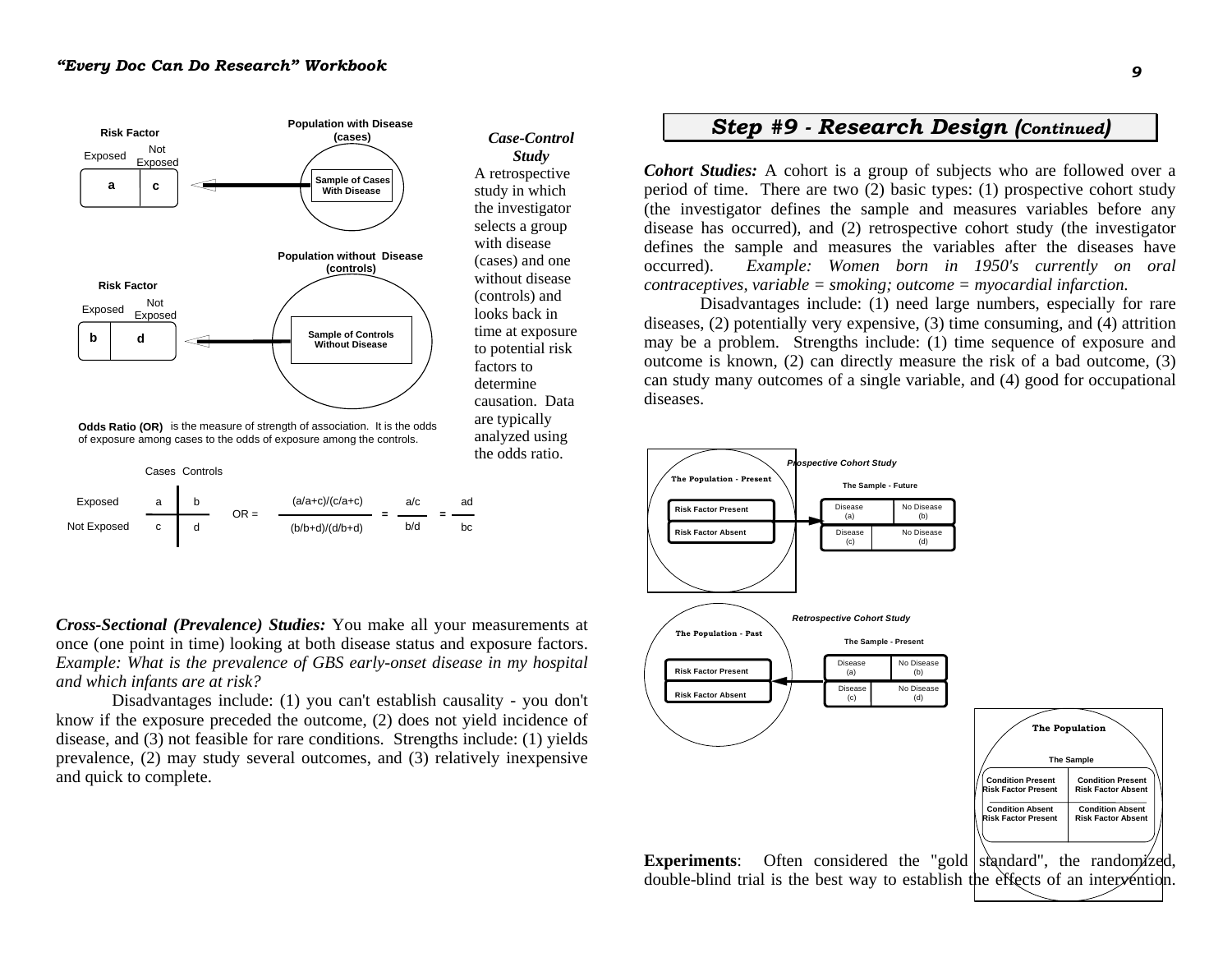The investigator, through the study design, has control over which study subjects are exposed to the factor of interest, and makes exposure assignments for purposes of the study. This is the strongest design for establishing causal relationships. However, experiments are also the more difficult and expensive of the types of studies. Also, some experiments can't be ethically done - for example, one can't randomly select subjects to enter a smoking group.



#### There are many other types of research designs, but these are by far the most common, and should give you a good foundation when collaborating with others on which study design is best to answer your research question.

You can also help identify the issues that your design should address by considering carefully each of the items in steps #10-12 below.

## *Step #10 - Select Your Sample(s)*

**Describe the characteristics of the people (or the subjects) who will be eligible for participation in your study.** *(e.g. all singleton term (38-42 weeks) pregnant women who are known R-V GBS carriers, who have no known risk factors, and who deliver at our hospital during the study period).*

**Describe the characteristics of the people (or the subjects) who will be excluded from participation in your study.** *(e.g. OB patients who are preterm (before 38 weeks), have a fever, have multiple gestation, who have PROM, etc).*

**Describe the population (beyond your sample) to which you wish to generalize conclusions**. *(e.g. the results of this study will apply to all term, pregnant women with GBS who are otherwise considered low-risk; etc).*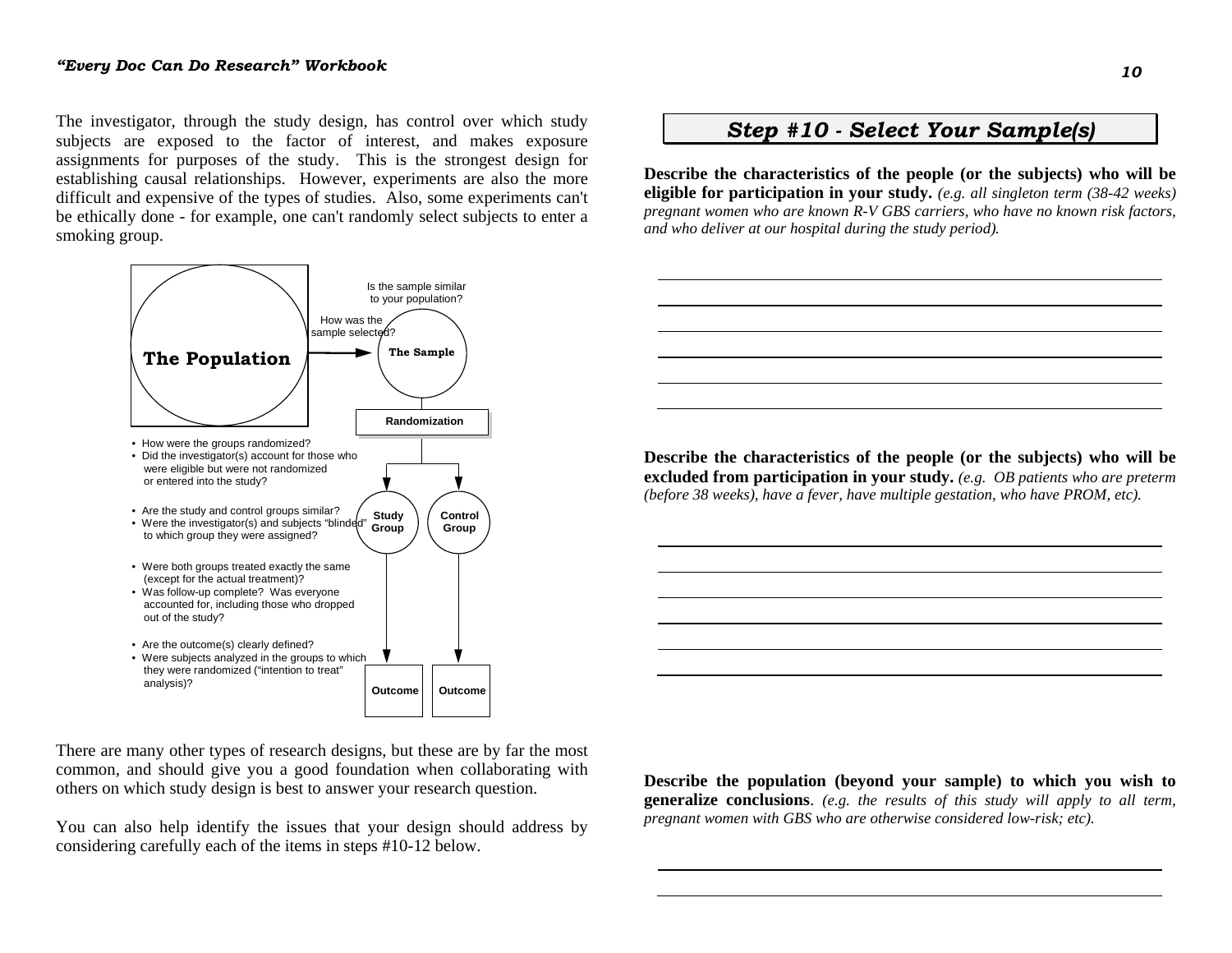**Determining Sample Size (How Many Need To Be In Your Study?)** One of the most frequent questions asked is "how many do I need to include in my study?" Before this can be answered, you need to answer several questions. Two of the most important considerations in determining sample size are how much money you have to spend, and how much time you can commit. The larger the sample, the more it will cost, both in dollars and time.



Increases in sample size increase the precision of the research. A large sample should allow you to detect more subtle (but perhaps less clinically important) relationships.

It's time to talk to someone who can help you determine the sample size. A statistician at your institution, someone with a strong background in

research, or someone from the Clinical Investigation Committee of the AAFP should be able to help you with this.

How many will you need in your study?

Some things you'll need to determine when figuring out the sample size are the following:

• How sure do you want to be that the results you find did not occur by chance alone? (e.g. are you willing to take a 5% chance (that is,  $p < 0.05$ ) - most people arbitrarily set this at either 0.05 or 0.01.

\_\_\_\_\_\_\_\_\_\_\_\_\_\_\_\_\_\_\_

• If you find no difference in relationships, how sure do you want to be that you had a large enough sample? - this is referred to the power of the study; most people set this at 0.80

\_\_\_\_\_\_\_\_\_\_\_\_\_\_\_\_\_\_\_

• What size difference do you expect to find between the two groups? You will need a larger group to find a significant difference in weight of 2 grams as opposed to 2 kilograms. This expected difference may come from pilot studies, other research, or your best guess.

### *Step #11 - Develop the Research Protocol*

\_\_\_\_\_\_\_\_\_\_\_\_\_\_\_\_\_\_\_

**How Will You Select the Sample?** Will you sample all those who attend a certain meeting (convenience sample) or will you randomly pick them, and if so, how will you do the randomization? *(e.g. All OB patients presenting to L&D with the entrance requirements over a one-year period of time).*

**Will You Divide Your Sample Into Groups? If So, How?** What criteria are you going to use to determine who goes into what group, etc? and how will you make sure that the groups are similar except for the variable that you are studying? *(e.g. Once identified and agree to enter the study, she will be randomly placed into either a treatment group or a control group using a predetermined table of randomization).* 

**Describe what will happen to each group.** (It helps to draw a flow diagram, an example of which is....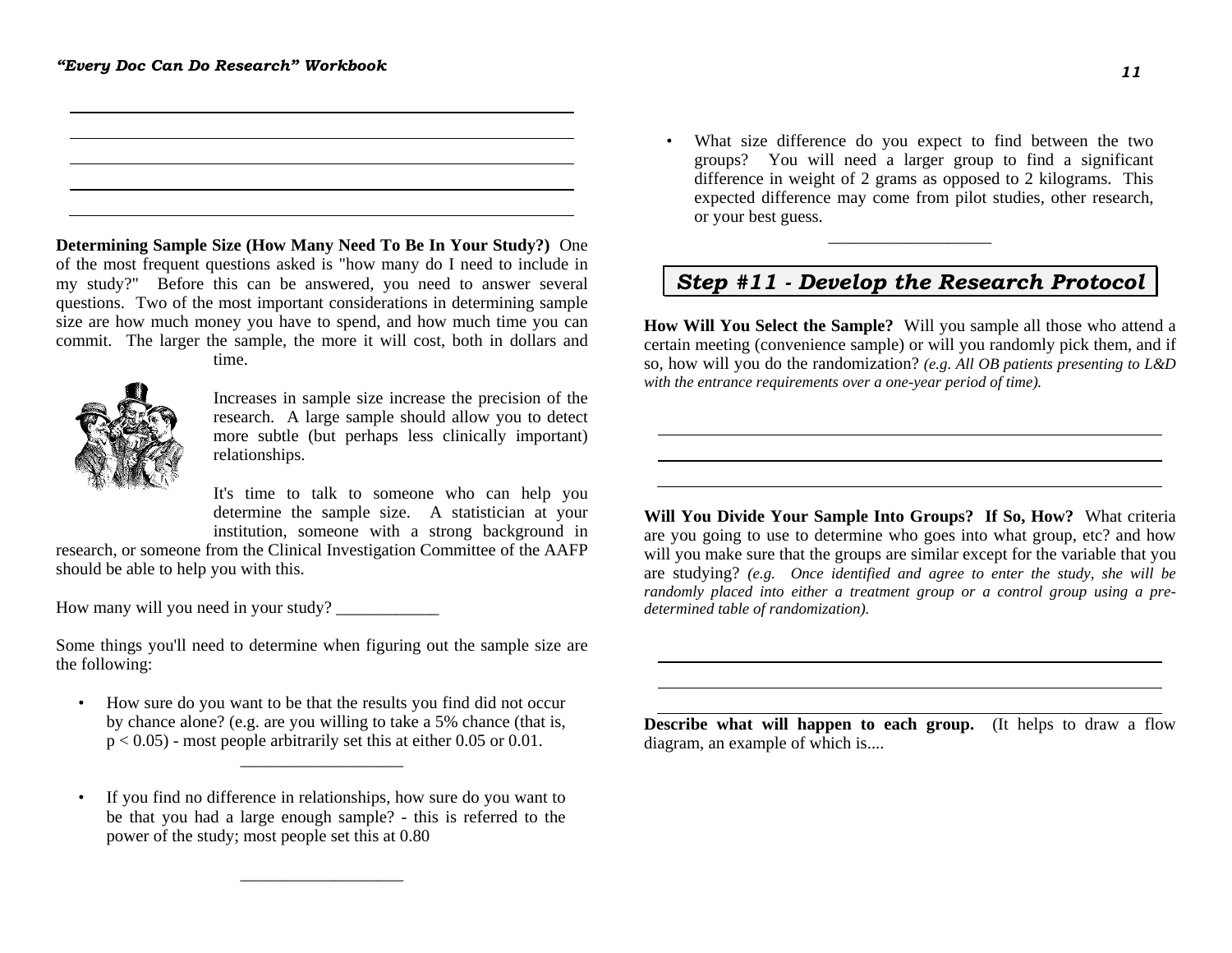**Describe what will happen to each group:**

## *Step #12 - Eliminate or Control the Biases*

Bias refers to sources of systematic error that may affect your study results. Unless adequately controlled, bias may render your results uninterpretable. You need to give specific attention to each of the following potential sources of bias. As you control for the most serious of these biases, your study design will evolve.

**Effects of Historical Events** - Can you anticipate events such as personnel changes, remodeling plans, interference by nonparticipants, etc, that will take place during your data collection phase and which might affect the results? If yes, describe.

**Effects of Maturation** - If subjects are to be observed over time, are there changes that might result merely by normal development, growth, natural course of illness, etc? If yes, describe.

**Who Will Gather The Data, and How?** *(e.g. Upon entry into the study, the nurses will complete a data sheet; the investigators will then review the maternal and newborn charts after delivery.)* 

**Effects of Repeated Measurement** - If the same measurements are repeated on subjects, are they likely to remember past responses, prepare differently for the next session, relax procedures? If yes, describe.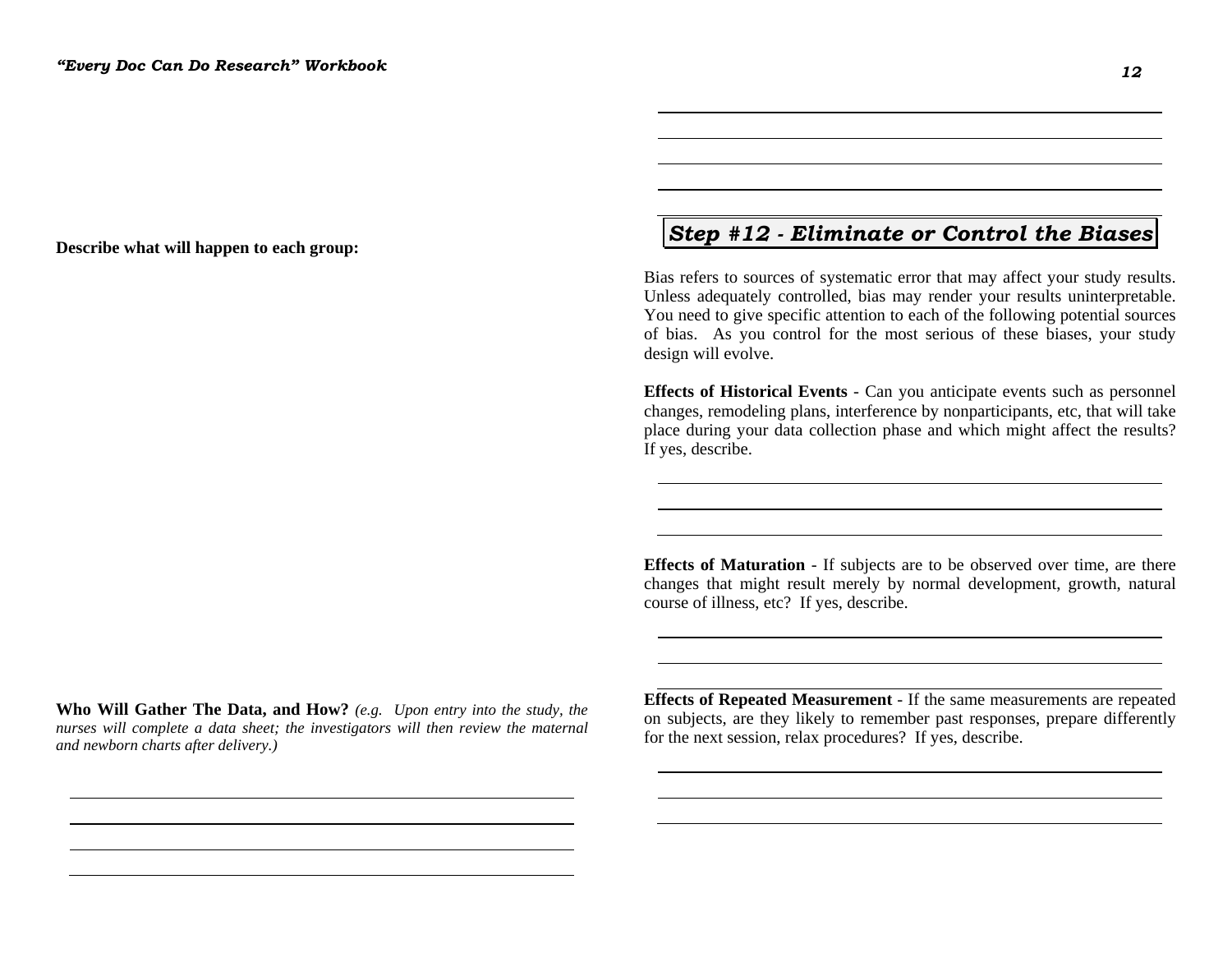**Instrument Decay** - Is it likely that the test equipment will wear out, observers get bored, protocols get short-cut by investigators, etc? If yes, describe.

**Investigator Bias** - Are you in a position to unintentionally "shade" results to confirm your hypothesis or to influence subjects by your attention, attitude, etc? If yes, describe. (note: blinding the investigator will minimize this bias).

**Effects of Statistical Regression** - If subjects are chosen because they lie at the extremes of a distribution (e.g. severe hypertension, low compliance with medicine), subsequent measurements will tend to be more nearly average, for purely statistical reasons. Are your subjects chosen or assigned to groups on the basis of their "extremeness"? If yes, describe.

**Subject Selection** - Is there anything in the selection of your sample or assignment of subjects to groups that makes one group of subjects unintentionally different from other groups? If yes, describe.

**Loss of Subjects** - Subjects lost to attrition (e.g. moved, died) may be different from those who remain. Is your study jeopardized by this possibility? If yes, describe.

Stop! Look at the above biases - can you change your study design so that you minimize them? The more bias you can control through your study design, the more "faith" you can have in accepting your results as being true.

# *Step #13 - Identify the Limitations of Your Study*

After struggling to develop a study design that is feasible and minimizes the most troublesome sources of bias, you may still be left with inadequate control over other sources of bias. Use the space below to identify the remaining potential sources of bias.

#### **Potential Sources of Bias Remaining**



*13*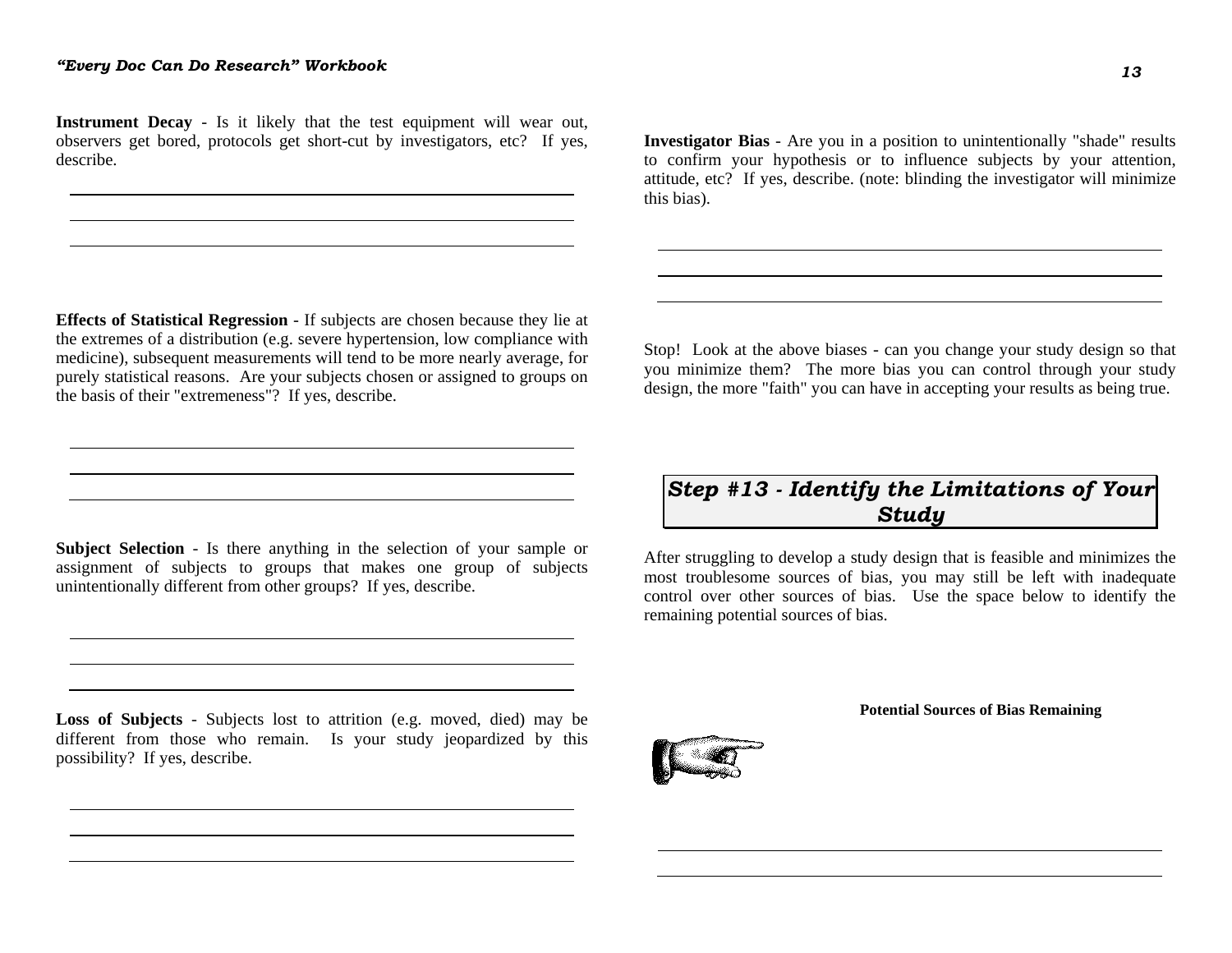

Even unbiased studies have limitations in their generalizability. For example, a study done on lower income patients may not apply to higher income patients. To what kinds of people beyond your study sample can you justify generalizing your conclusions? (It may be easier to identify individuals for whom your conclusions do not necessarily apply).

#### **Limitations to Generalizability**

study, it also helps to "pilot" the form on a few subjects/records to work out any bugs, etc. For example, if you are collecting data from an OB chart, you might want to have the information on the form follow the information as it is laid out in the chart, so you can easily go from the front of the chart to the back of the chart (and not have to flip back and forth through the chart). It also helps to code your form so that you can easily enter the information into the computer database. For example,  $1 =$  male,  $2 =$  female.

 Use separate sheets of paper to develop your data collection forms, and have others go over your form to make sure it is easy, simple, complete, and accurate.

### *Step #15 - Reporting of Results*

Are you collecting the right type of information? Based upon the data you want to record (Step #8), and your data collection form (Step #14), use the space below to sketch summary data tables and/or graphs which you would expect to use in presenting your results. You may include simulated results of the kind you hope to find.

# *Step #14 - Develop Data Collection Forms*

Spend some time developing the forms that you will use to collect your data. Look at what data you need to record (go back to Step # 8). When developing your form, you may also want to start thinking about what type of computer data base program you want to enter the information into, and develop the data base and the form so that you can easily transcribe the information from the form into the computer. Before launching into the

*Step #16 - Pick Your Statistics*

*14*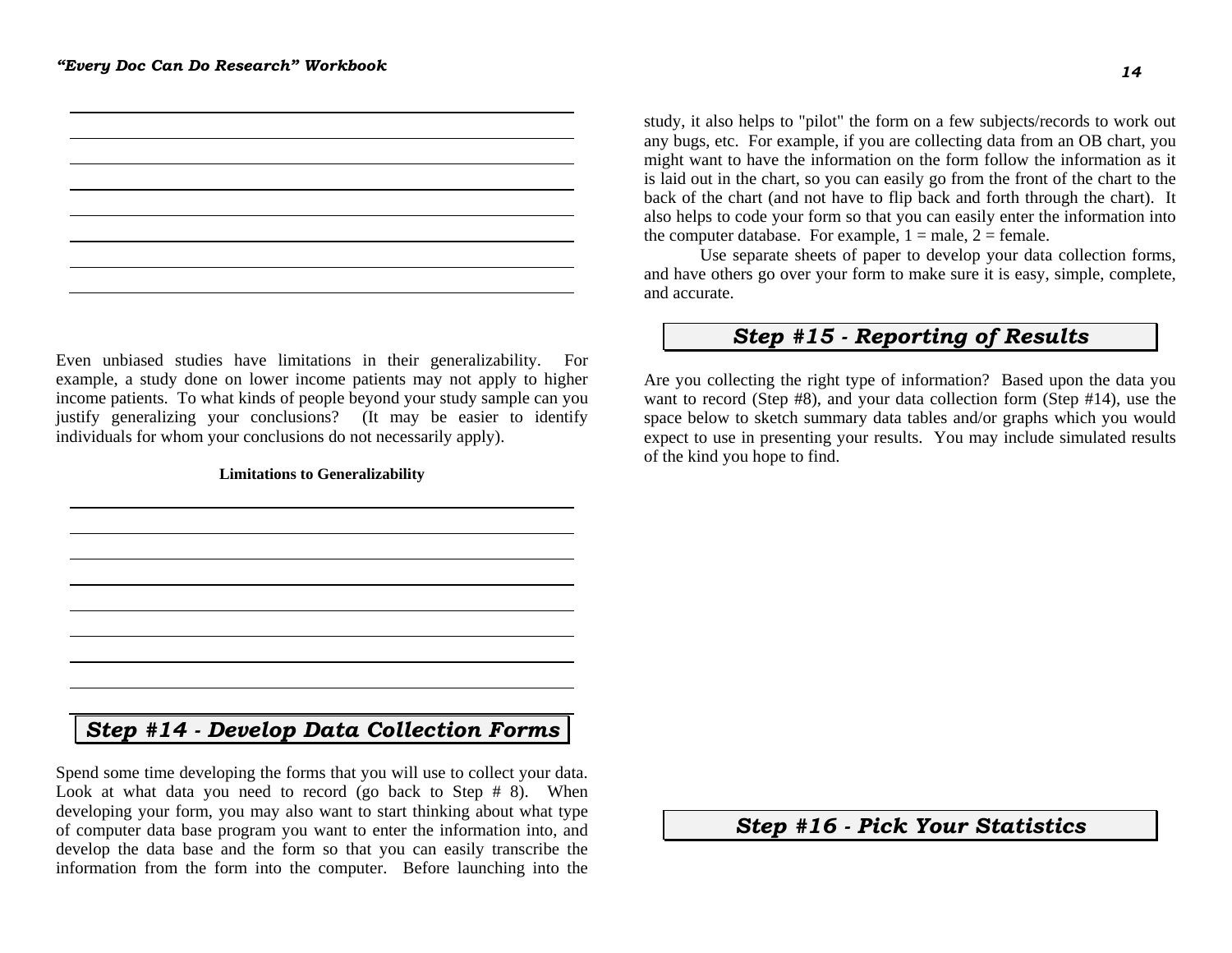

Most people shudder at the thought of statistics. However, there are some individuals who love the topic. It's time to find those individuals so you can discuss what types of statistical analyses you will want to perform in your study. *Always* seek competent consultation at this stage or there may never be any analysis worth doing.

To determine the types of statistical analyses, you will have to look at the type of data and variables you will

want to compare. There are four (4) basic types of data:

- **Categorical (Nominal) Data**: Data that is in a category or name only, and which values can NOT be placed in any order. Examples include gender, race, religion, and yes/no types of answers.
- **Ordinal Data:** The different values of the variable are ordered, but the difference between each value is NOT necessarily the same. An example is one's sense of well-being: good (1), fair (2), or poor (3).
- **Interval Data:** This is ordered data in which there is an equal distance between successive levels. An example is temperature - the distance between 37 to 38 degrees Celsius is the same as 38 to 39.
- **Continuous Data:** This is numbered data that may be able to go to infinity. Examples include age, weight, and gestational age.

There are also four (4) different types of variables that you will be measuring:

- **Demographic Variables**: Data that describes the characteristics of subjects such as age, sex, race, previous treatments, etc.
- **Independent Variables:** These are the variables that you control as an investigator, such as type of treatment given, duration of therapy, or other exposures you may *assign* to subjects.
- **Dependent Variables:** These are the outcome variables that you will measure that may be potentially related to or caused by the above variables, such as speed of recovery, patient satisfaction, etc.
- **Confounding Variables:** These are variables that may be associated with the independent variable, and may affect the dependent variable. For example, coffee drinking (independent), smoking (potential confounder) and death from MI's (dependent).

Look at all of the information that you will collect or measure in your study (from Step #8) and determine what type of data and what type of variable each one is.

| Things to Be Measured or<br>Counted | <b>Type of Data</b> | <b>Type of Variable</b> |
|-------------------------------------|---------------------|-------------------------|
| e.g. neonatal weight                | continuous          | descriptive             |
|                                     |                     |                         |
|                                     |                     |                         |
|                                     |                     |                         |
|                                     |                     |                         |
|                                     |                     |                         |
|                                     |                     |                         |
|                                     |                     |                         |
|                                     |                     |                         |
|                                     |                     |                         |

Based on the above, and depending upon what you want to compare, the statistician can help you determine what types of statistical tests you may want to use.

*Step #17 - Administrative Arrangements*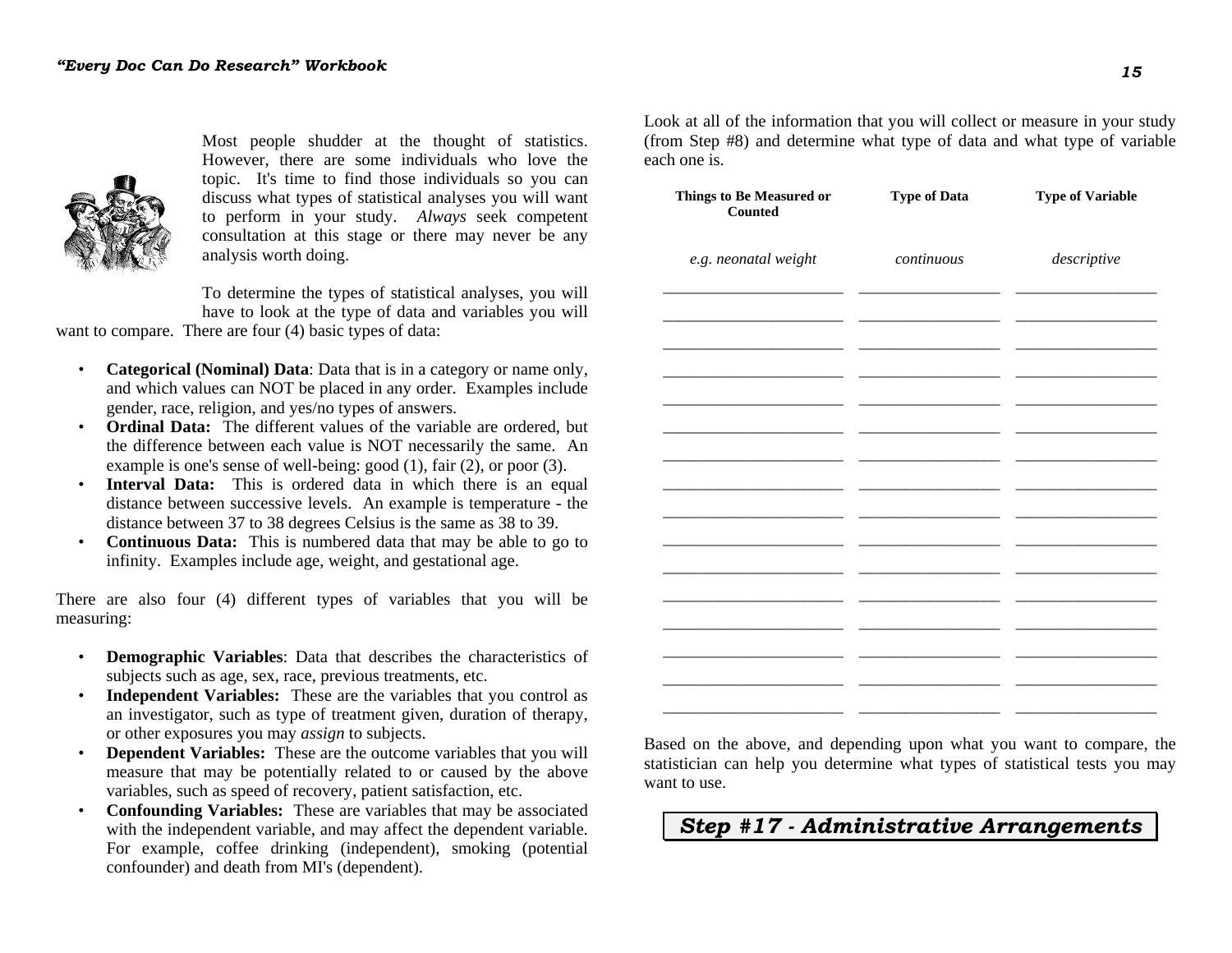Lack of attention to administrative details sometimes destroys even the most elegantly designed studies. For example, failure to coordinate ahead of time with nursing staff may mean that valuable data is never collected. At the completion of this workbook, you will need to complete a protocol as established by your Clinical Investigation Committee. In order to have this protocol approved, you will need to ensure that all of the administrative details are planned, and that all parties (e.g. the lab, nursing, etc) have agreed to help you with your study.

Use the space below to describe administrative arrangements that you have made. *(e.g. money, equipment, supplies, space, printing, consultation, computer programming, postage, telephone use, etc).*

If your study deals with human subjects, you will probably also need to develop an informed consent form. Ask your Clinical Investigation Committee if they have an example format (many will have a blank form on computer disk that you can just fill in the blanks).

As you finalize your study, you will also want to outline who you will need to solicit help from (e.g. laboratory personnel, nursing, pharmacy, etc). Use the space below to identify those individuals who you should touch base with

| Touch Base With | Regarding |
|-----------------|-----------|
|                 |           |
|                 |           |
|                 |           |
|                 |           |
|                 |           |
|                 |           |
|                 |           |
|                 |           |
|                 |           |
|                 |           |
|                 |           |
|                 |           |
|                 |           |

At this stage, you also may want to consider applying for a grant (money) to help pay for supplies or extra warm bodies to help you with your study. An accompanying section (step #19) explains the resources available that might be able to help support or fund your study.

# *Step #18 - Protocol Approval and Initiation of Study*



Once you have your protocol approved by your Clinical Investigation Committee, you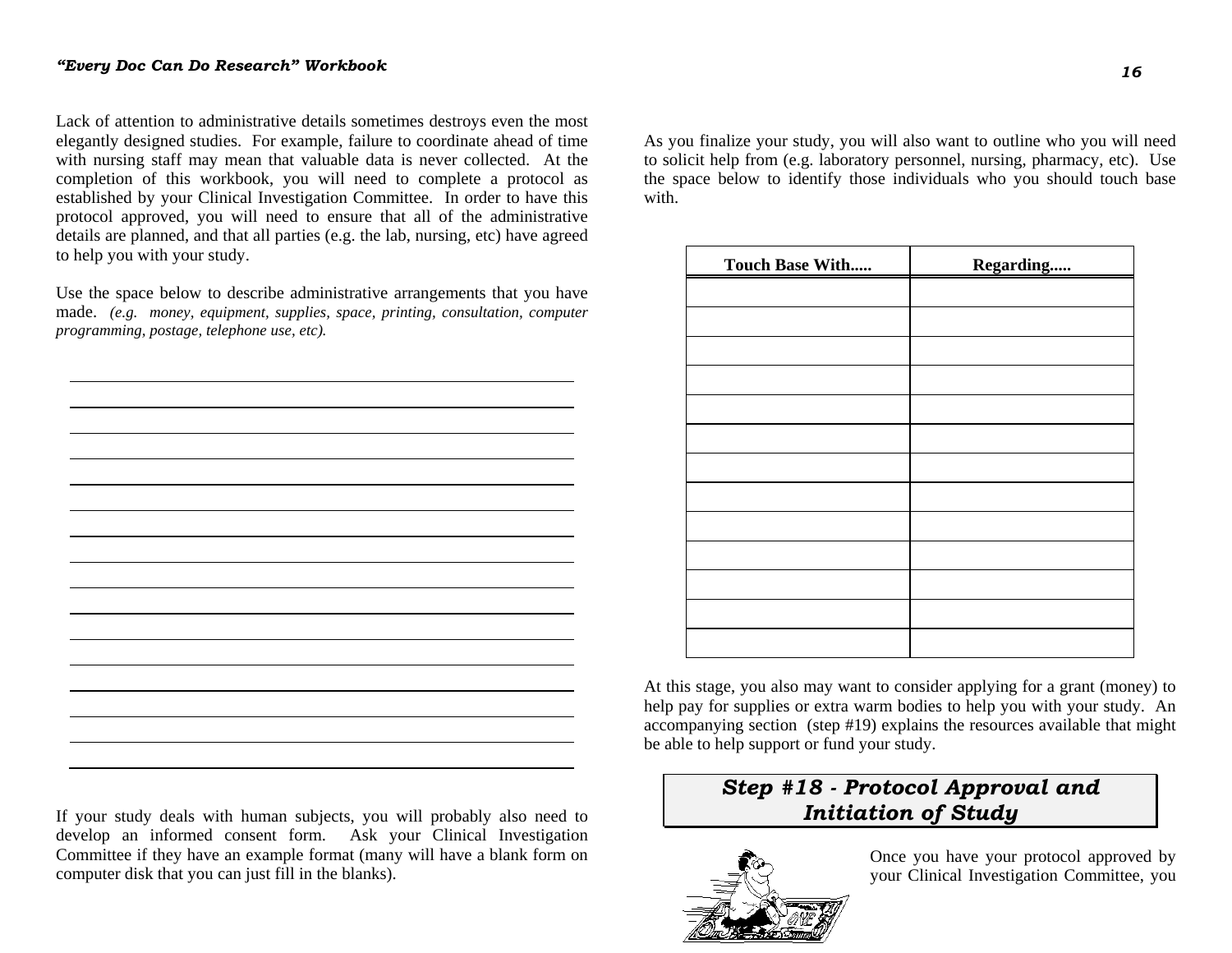are finally ready to start collecting data. The hard work is now done (the planning stage) and you are ready to have some fun. Good Luck!

*An Addendum Step - Consider Asking for Money (Applying for a Grant)*

Getting money from a grant sounds wonderful, but it can be a two-edge sword. Along with the money comes complexity - you may get people that are difficult to manage, you have to train people, and you have to deal with the bureaucratic red tape and other administrative burdens. So, sometimes the "best" way is to just do the study yourself without outside funding.

Although a grant may speed things up because you get additional help, it does nothing about the **quality** of the project. As such, it is important that your research project be well thought out (which is accomplished by following the steps in this research workbook) before you consider applying for a grant.

Space does not permit us to go through the entire granting process. If you are interested in applying for a grant, you should contact someone in your institution who has gone through the process. Mentorship in this area is extremely important, and having someone to help who is experienced in writing and managing grants is essential. Also, one needs to have "thick skin" when applying for grants since money is often limited and a majority of grant applications are initially rejected.

One important source for grant money is the American Academy of Family Physicians (AAFP). The AAFP has three programs available - the AAFP Grants for Family Practice Research, the McNeil Awards for Clinical Research by Family Practice Residents, and the Student Research Assistantship. The actual amount available depends upon the project. Further information and applications for a grant proposal from the AAFP can be obtained by calling  $(800)$  274-2237, ext 4442.

Other sources of grants that may be applicable to family physicians include the following...

| <b>Grant Source/Name</b>                                                                      | <b>Short Description</b>                                                                                                                                                                                          | <b>Phone</b> #   |
|-----------------------------------------------------------------------------------------------|-------------------------------------------------------------------------------------------------------------------------------------------------------------------------------------------------------------------|------------------|
| <b>Academic Research</b><br><b>Enhancement Award</b>                                          | Supports new research projects<br>or expands ongoing research<br>activities proposed by faculty<br>members of eligible institutions<br>in areas related to the health<br>sciences.                                | $(301)$ 594-7248 |
| <b>William T. Grant Faculty</b><br><b>Scholars Program</b>                                    | Provides support to junior faculty<br>members in research relevant to<br>the well-being, and health<br>development of children, youth<br>and adolescents.                                                         | $(212)$ 752-0071 |
| <b>NRSA Fellowships for</b><br><b>Research Training in Primary</b><br><b>Care Disciplines</b> | An NIH grant that supports<br>additional research training in the<br>primary care field.                                                                                                                          | $(301)$ 496-7441 |
| <b>Mental Health Services in</b><br><b>General Health Care Research</b><br><b>Grants</b>      | Encourages research on mental<br>disorders in primary care,<br>particularly research that focuses<br>on the nature, recognition,<br>classification, treatment and<br>outcomes of people with mental<br>disorders. | $(301)$ 443-1330 |

To obtain additional sources for grants, your medical librarian can help you find a grant directory that lists other granting organizations.

# *Special Steps – Operational Medicine: Research from a deployed location*

References: USAFP Newsletter (Spring and Winter 2007, Winter 2008)